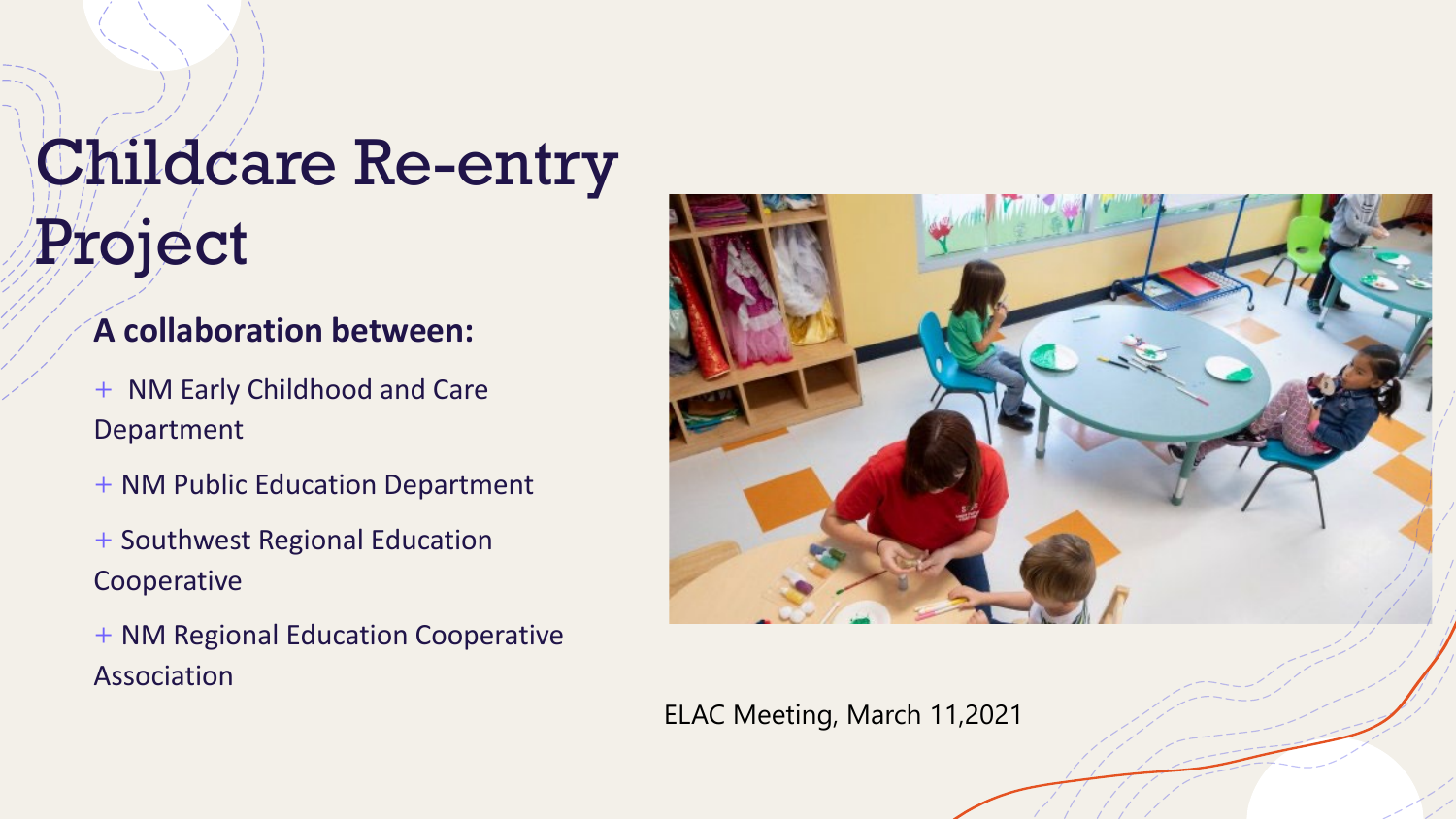### Project "Buckets"

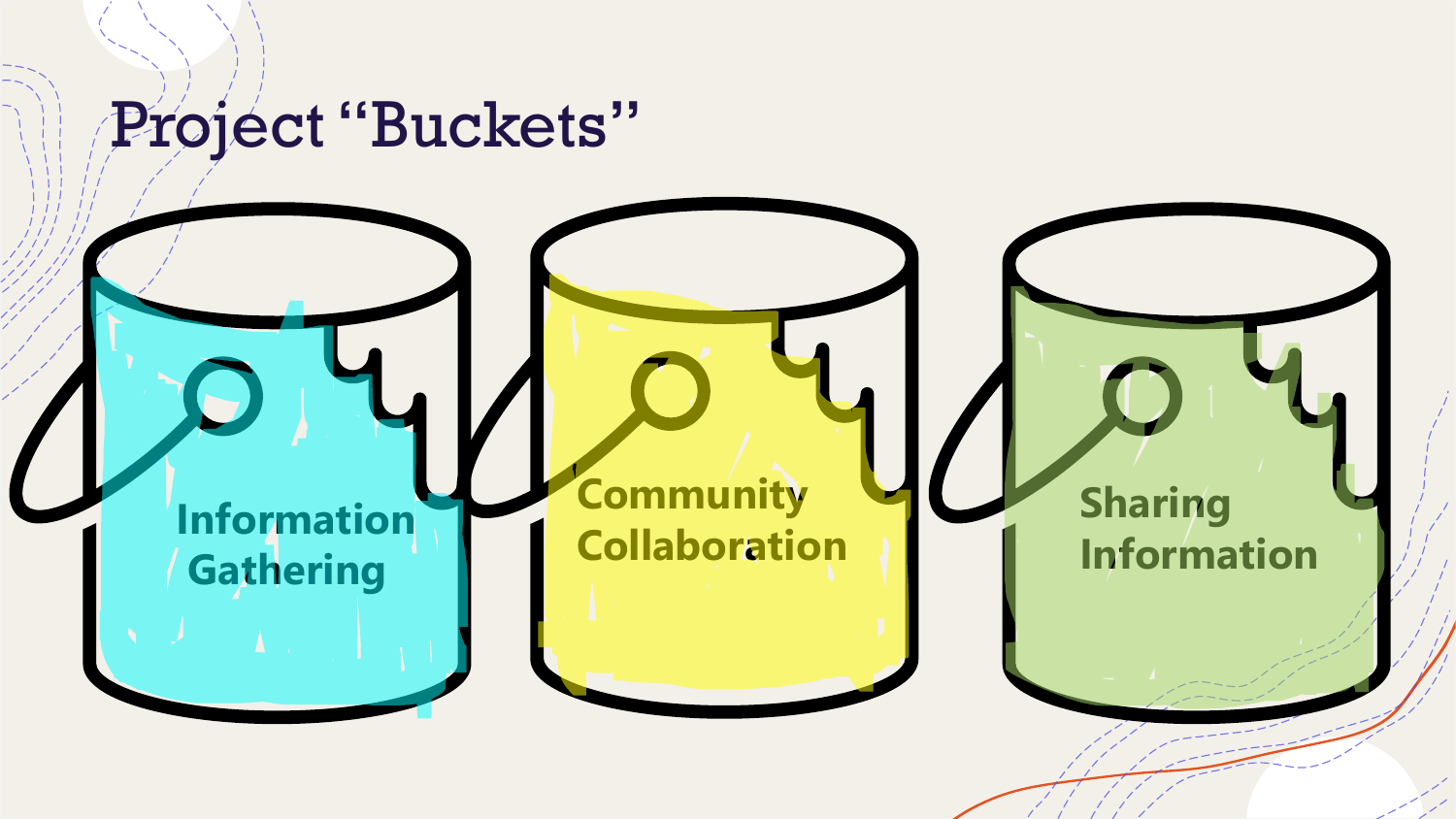# Information Gathering

Ask focus group questions and document stories:

- + Providers- 99
- + Parents- 103
- + Schools- 100
- + OST Providers-10

#### Methods:

- + Focus groups
- + Individual phone calls

#### *Status: Complete*

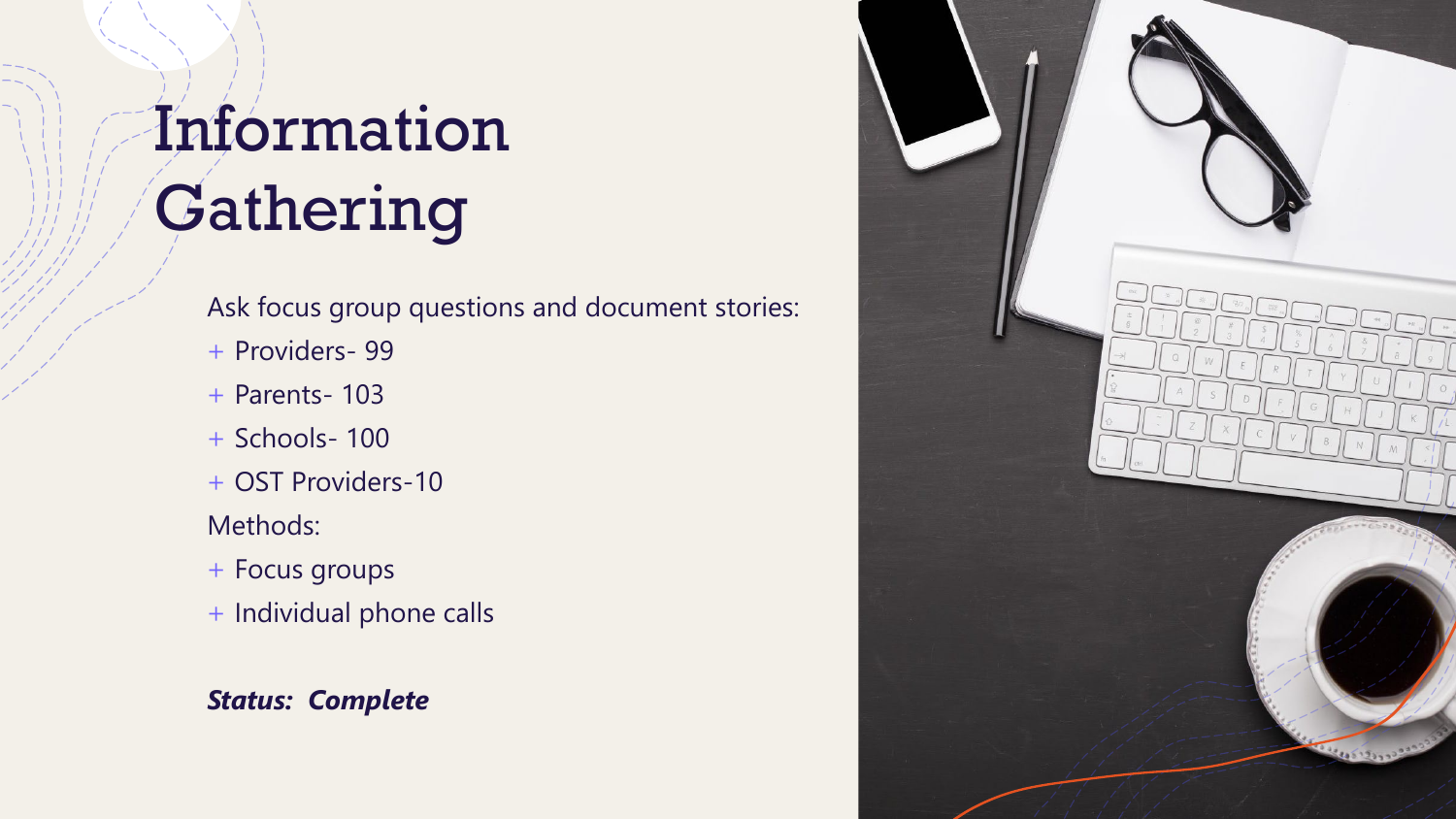## Concerns from Providers

 $+$ Inconsistency of special education services +Logistics of school schedules and platforms +Lack of communication from schools +Mental health issues +Feeling undervalued

- +Financial difficulty
- +Lack of substitutes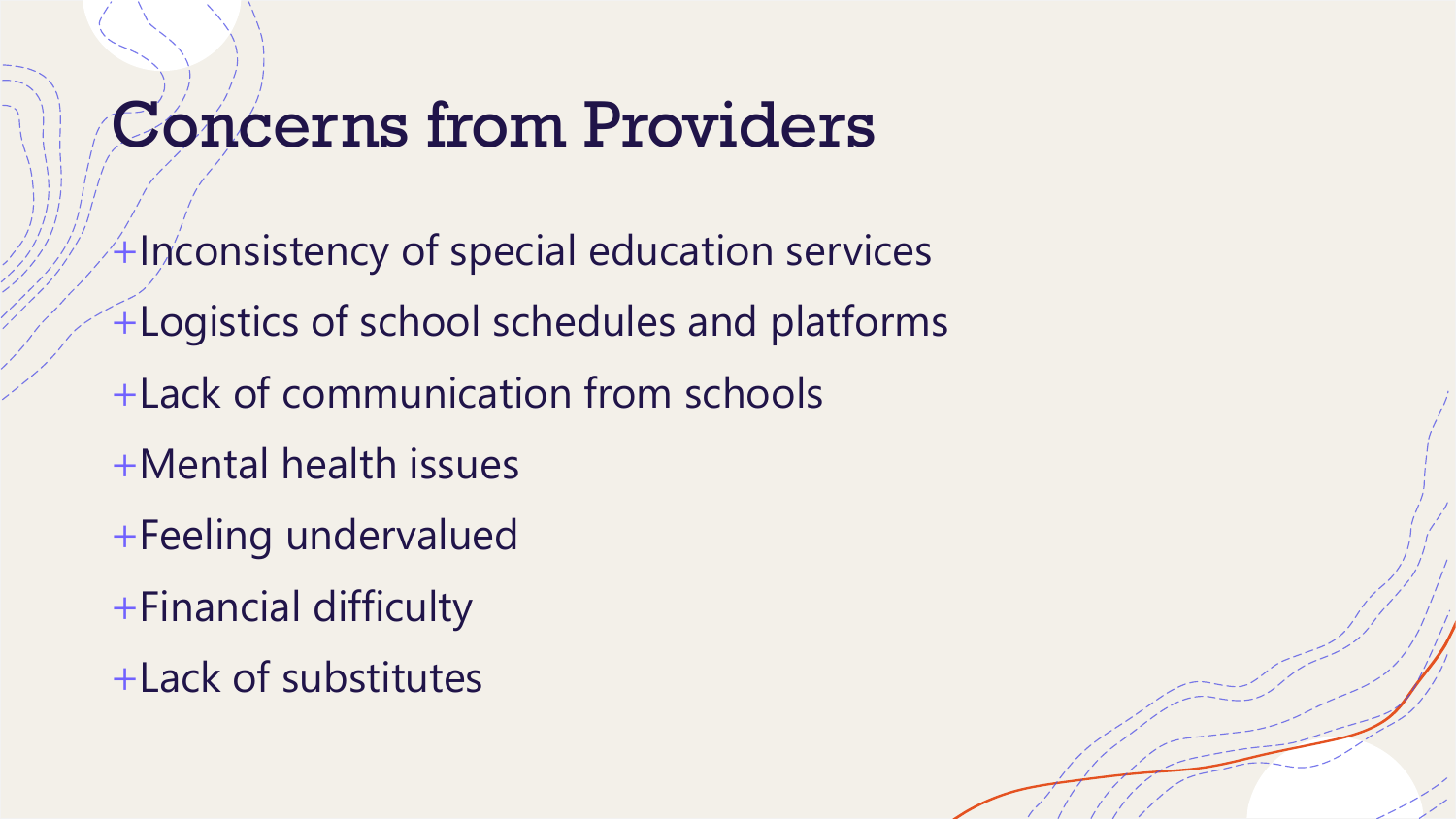### Concerns from Parents

+Hybrid learning means increased child care needs and parents can't afford it and don't qualify for assistance

- +Mental health of students-lack of connection
- +Lack of hands-on learning
- +Technology issues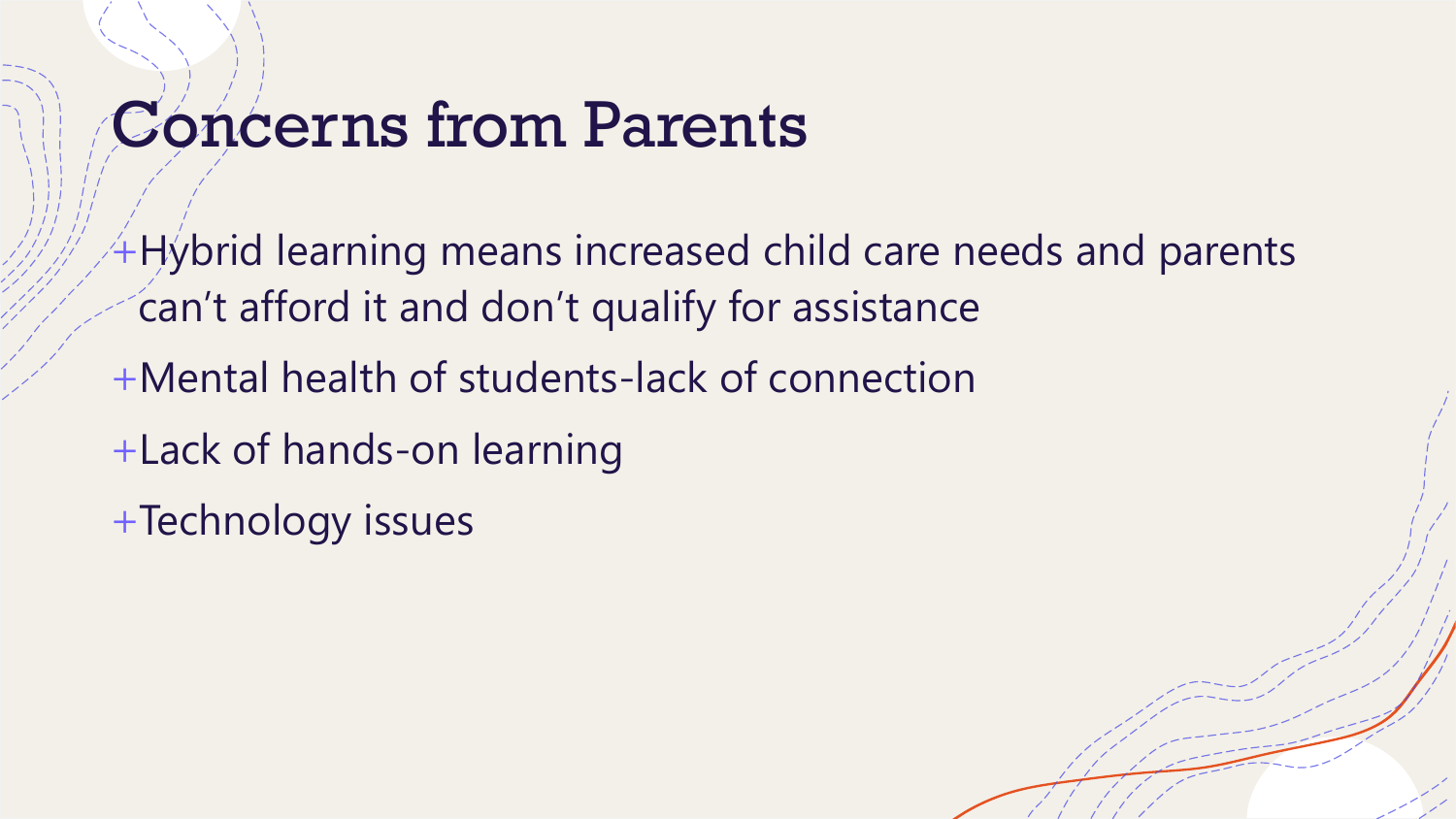### Concerns from Schools

- +Mental health issues
- +Lack of engagement
- +Absenteeism
- +Technology issues
- +Burden on older siblings
- +Care for staff children in hybrid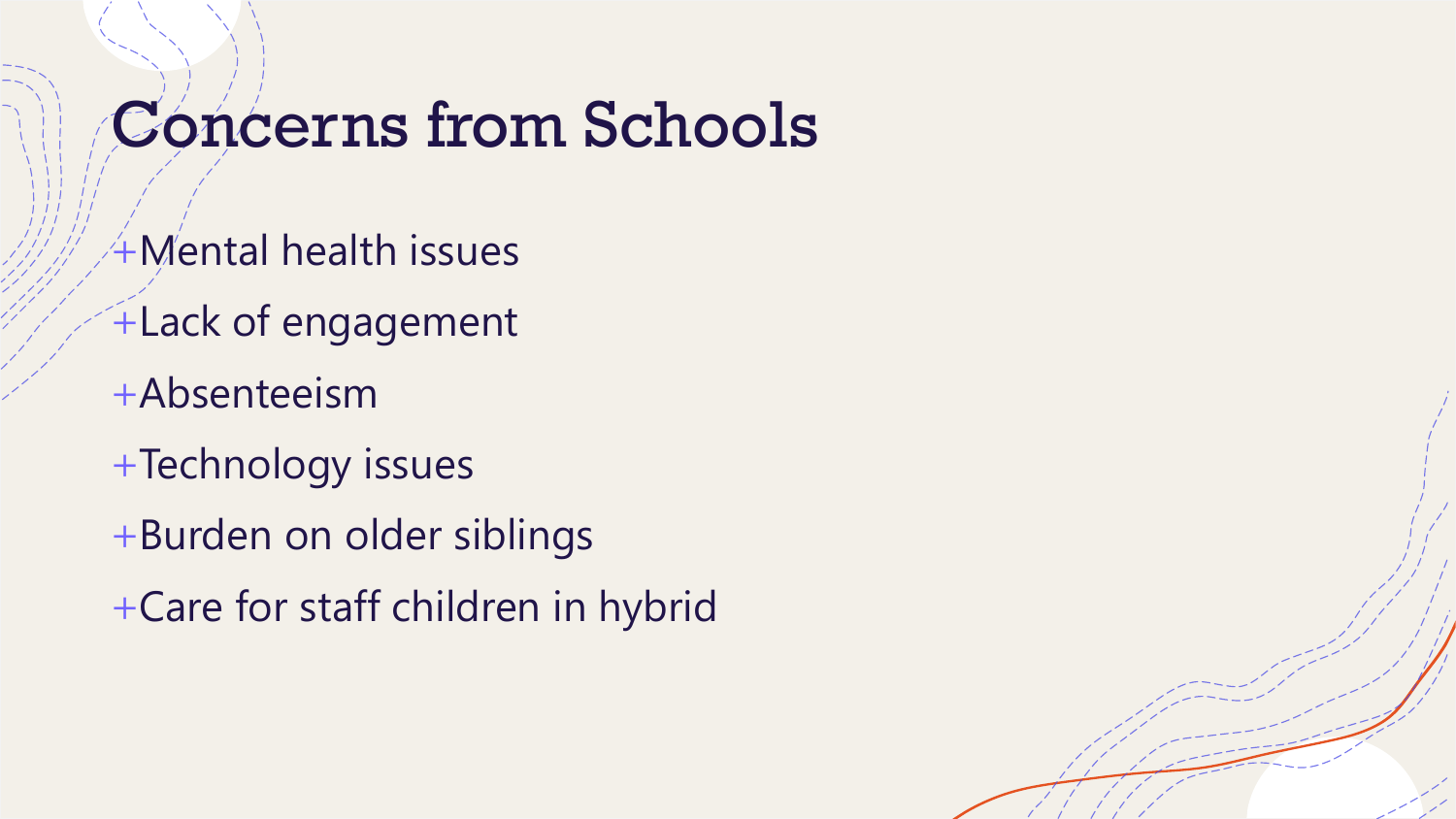## Best Practices

 $+$ Teachers reaching out to students and parents +Collaboration between collaboration and child care (transportation, lunch, schedules, training)

- +Predictable schedules
- +Differentials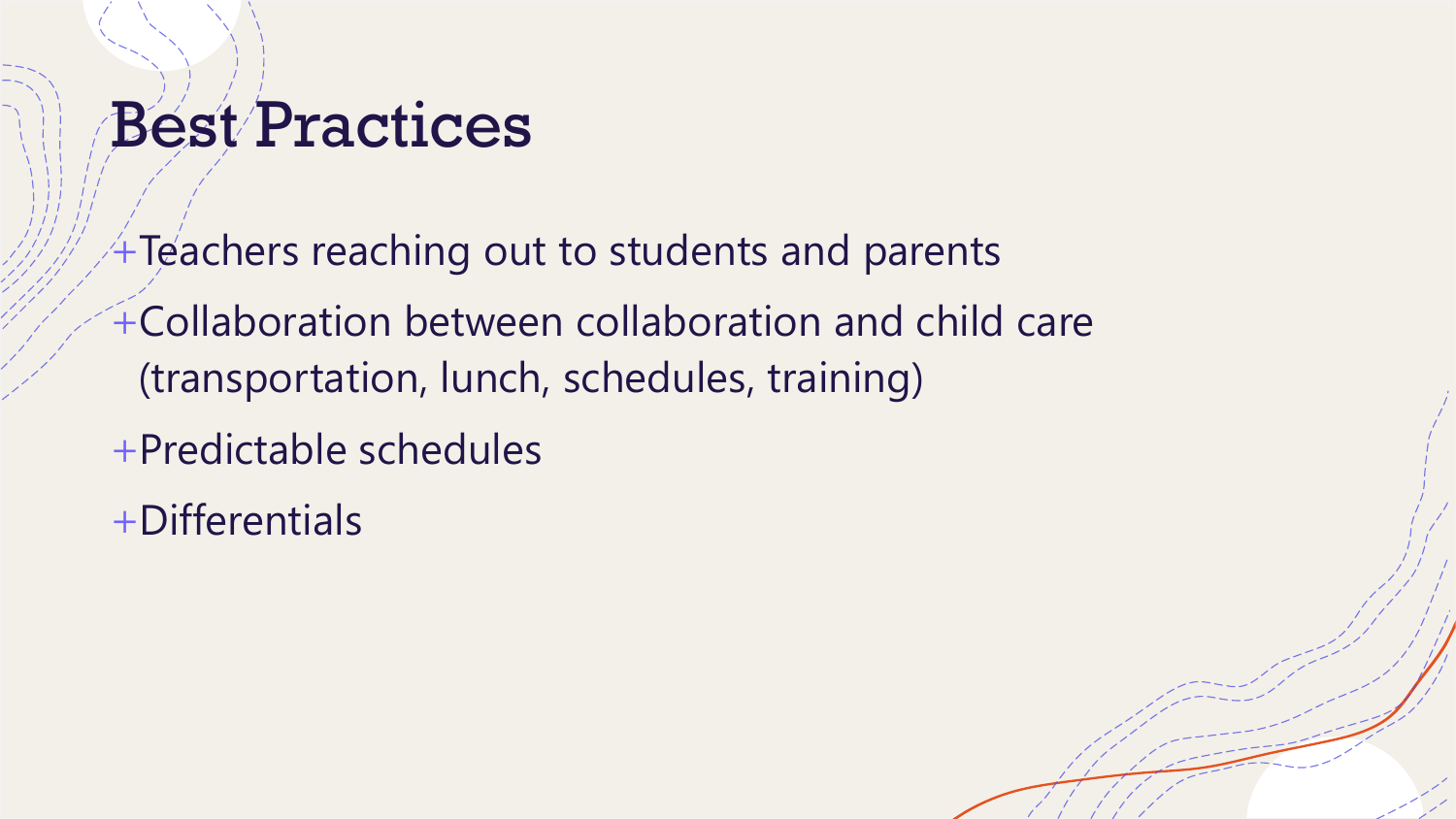# **Opportunities**

- $+$ Broadband funding
- +Collaboration/ training on special ed support, social/ emotional
- +Better tell the story of child care in New Mexico
- +Create collaboration structures between schools and providers to share training opportunities, best practices, transition information, etc.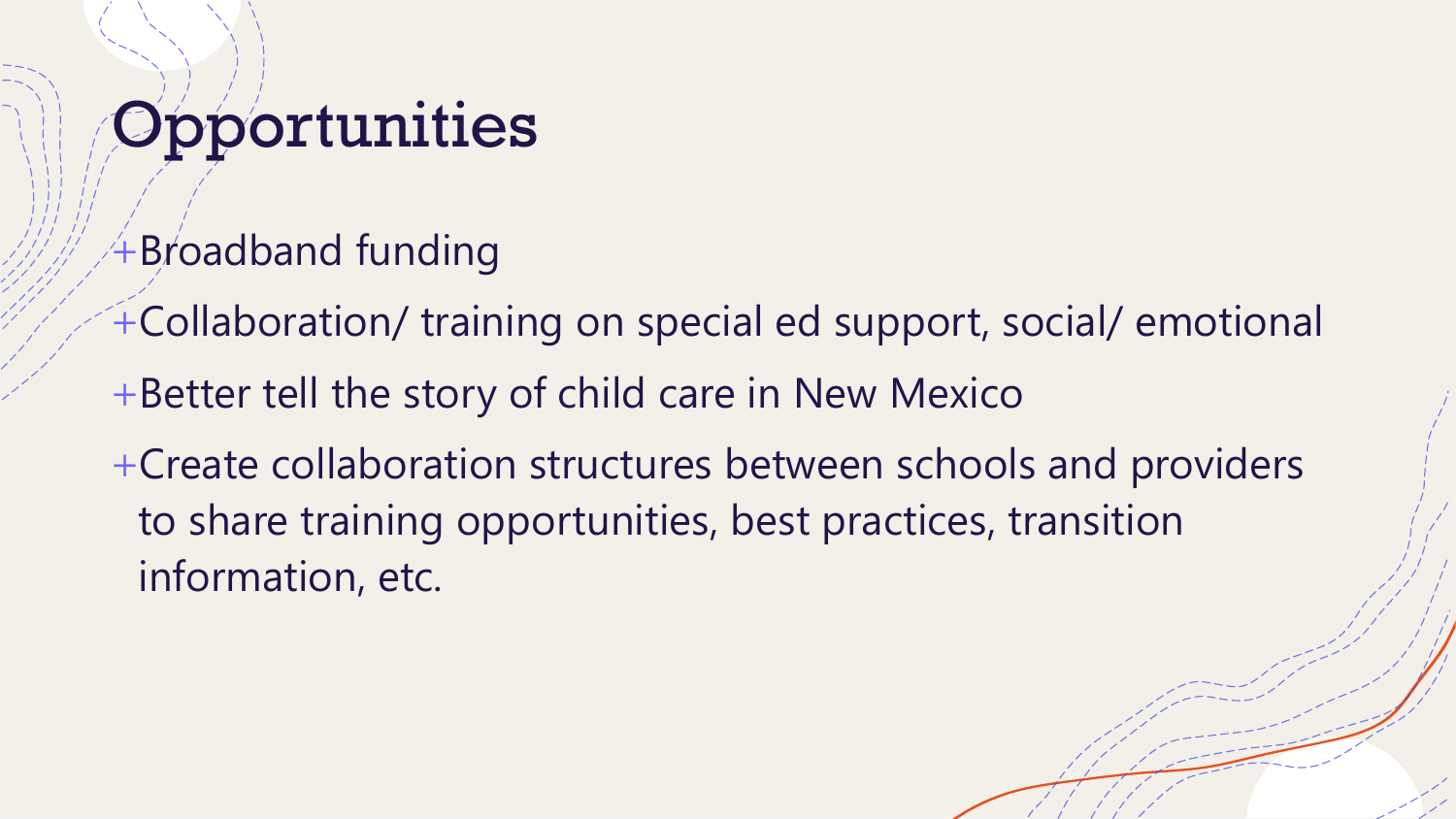### Ideas to Explore

+Expanding eligibility for assistance during hybrid +Ways to ensure transition between early education and kindergarten are seamless

+Substitute clearinghouse with portable background checks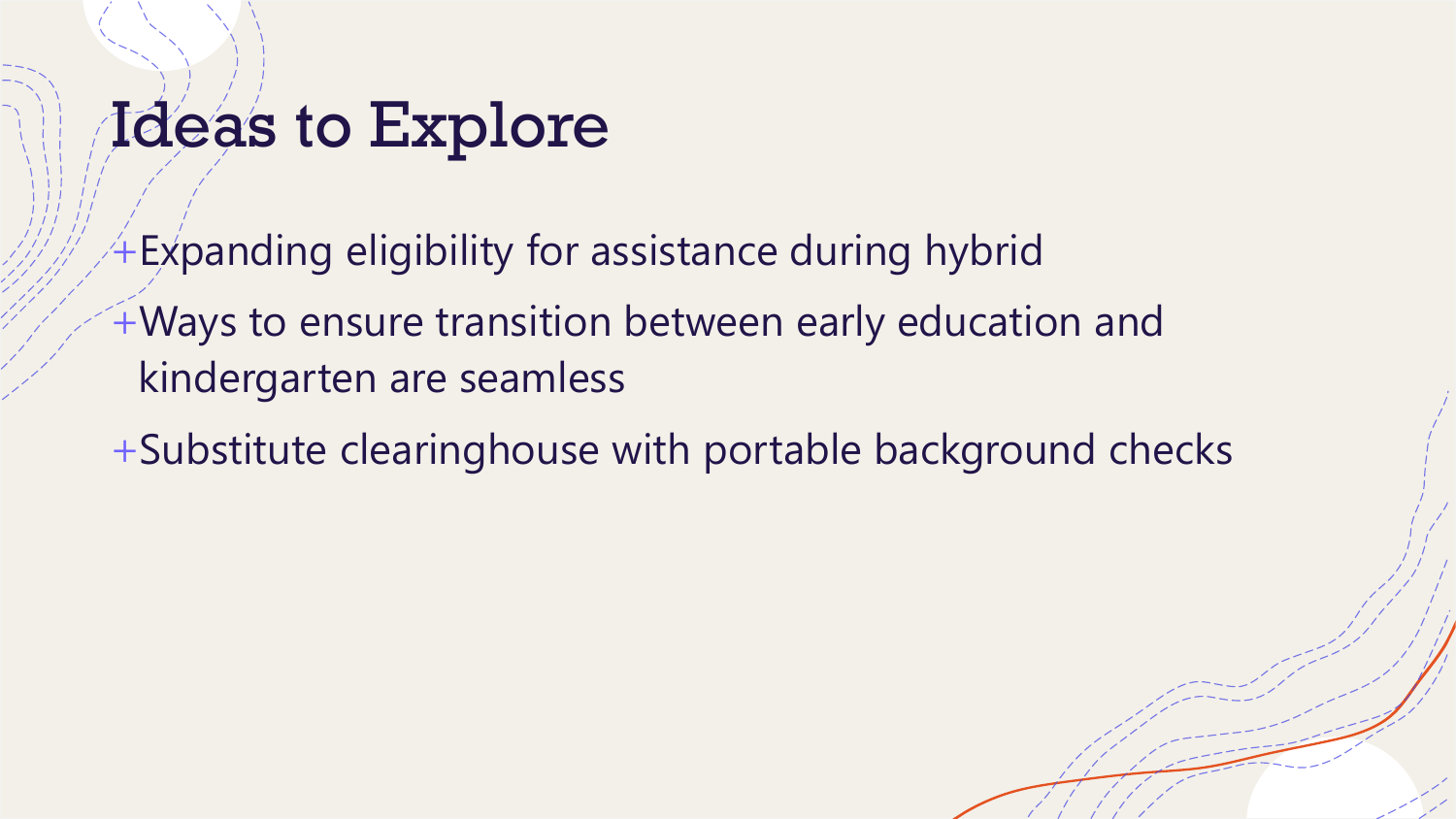# Next Steps

- $+A$ ward mini grants
- +Share child care information through digital flyers, social media, newspapers, radio, websites (Applying for assistance, finding child care, FFN, and health and safety)
- +Creating partnerships with districts, providers, OST providers to explore challenges and brainstorm solutions
- +Identify centers and districts that want to partner
- +Facilitate collaborative community conversations with districts, providers, OST providers, city govt., ECECD to problem solve